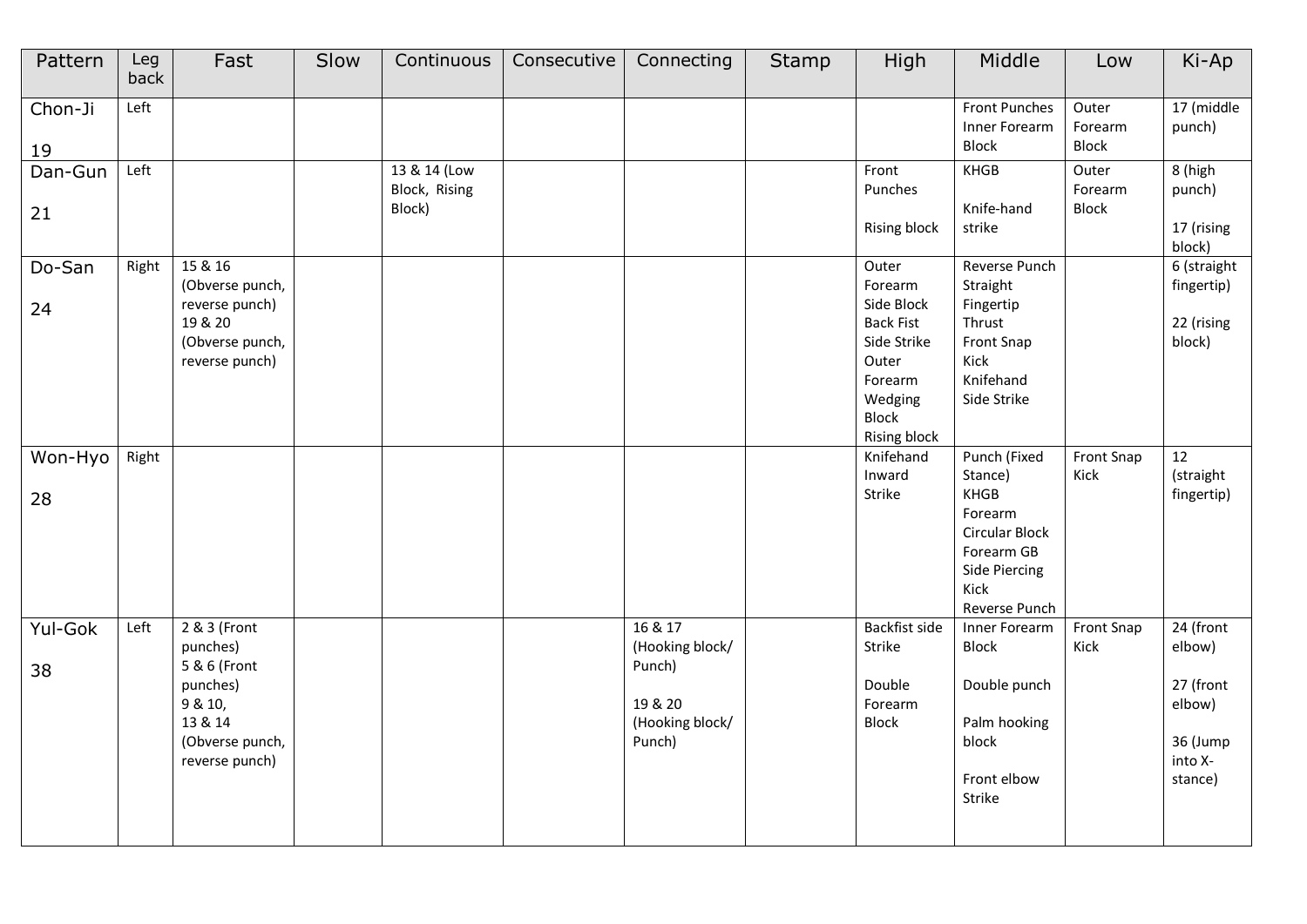| Pattern             | Leg<br>back | Fast                                                                     | Slow                                                                                    | Continuous                                | Consecutive | Connecting | Stamp/<br>Slide                                                              | High                                                                                                           | Middle                                                                                                                                                                 | Low                                                                           | Ki-Ap                                       |
|---------------------|-------------|--------------------------------------------------------------------------|-----------------------------------------------------------------------------------------|-------------------------------------------|-------------|------------|------------------------------------------------------------------------------|----------------------------------------------------------------------------------------------------------------|------------------------------------------------------------------------------------------------------------------------------------------------------------------------|-------------------------------------------------------------------------------|---------------------------------------------|
| Joong-<br>Gun<br>32 | Left        | 15 & 16<br>(Release/high<br>punch)<br>18 & 19<br>(Release/high<br>punch) | 27 (Palm<br>pressing<br>block)<br>29 (Palm<br>pressing<br>block)<br>30 (Angle<br>punch) |                                           |             |            |                                                                              | <b>Twin Vertical</b><br>Punch<br>Back fist side<br>strike<br>Upper elbow<br>strike<br>X-fist rising<br>block   | Reverse<br>knifehand<br>outward block<br>Palm upward<br>block<br>Side piercing<br>kick<br>Twin upset<br>punch<br>Reverse punch<br>(L-stance)<br>Palm pressing<br>block | Side front<br>snap kick                                                       | 12 (Twin<br>upset<br>punch)                 |
| Toi-Gye<br>37       | Right       |                                                                          | 3 (Side<br>backfist)<br>6 (Side<br>backfist)<br>12 (Twin<br>side<br>elbow)              | 7 & 8 (X-fist/<br>twin vertical<br>punch) |             |            | 13,<br>14,<br>15,<br>16,<br>17,<br>18<br>(W shape<br>Blocks)<br><b>Stamp</b> | Back fist side<br>back strike<br><b>Twin Vertical</b><br>punch<br>W shape<br>block<br>Flat fingertip<br>thrust | Inner forearm<br>block<br>X-fist pressing<br>block<br>Upward knee<br>kick<br>Front snap<br>kick                                                                        | Upset<br>fingertip<br>thrust<br>Double<br>forearm<br>pushing<br>block<br>KHGB | 29 (Jump<br>into X-<br>stance)              |
| Hwa-<br>Rang<br>29  | Right       | 18 & 19<br>(High turning<br>kicks)                                       |                                                                                         |                                           |             |            | 6 (side punch)<br>25 (side<br>elbow)<br>Slide                                | Turning<br>Kicks                                                                                               | Palm pushing<br>block<br>Upward punch<br>Knifehand<br>downward<br>strike<br>L-stance<br>obverse punch<br>Side elbow<br>Front Punch<br>Side piercing<br>kick<br>KHGB    | Outer<br>forearm<br>block<br>X-fist<br>pressing<br>block                      | 14 (Front<br>punch)<br>25 (Elbow<br>thrust) |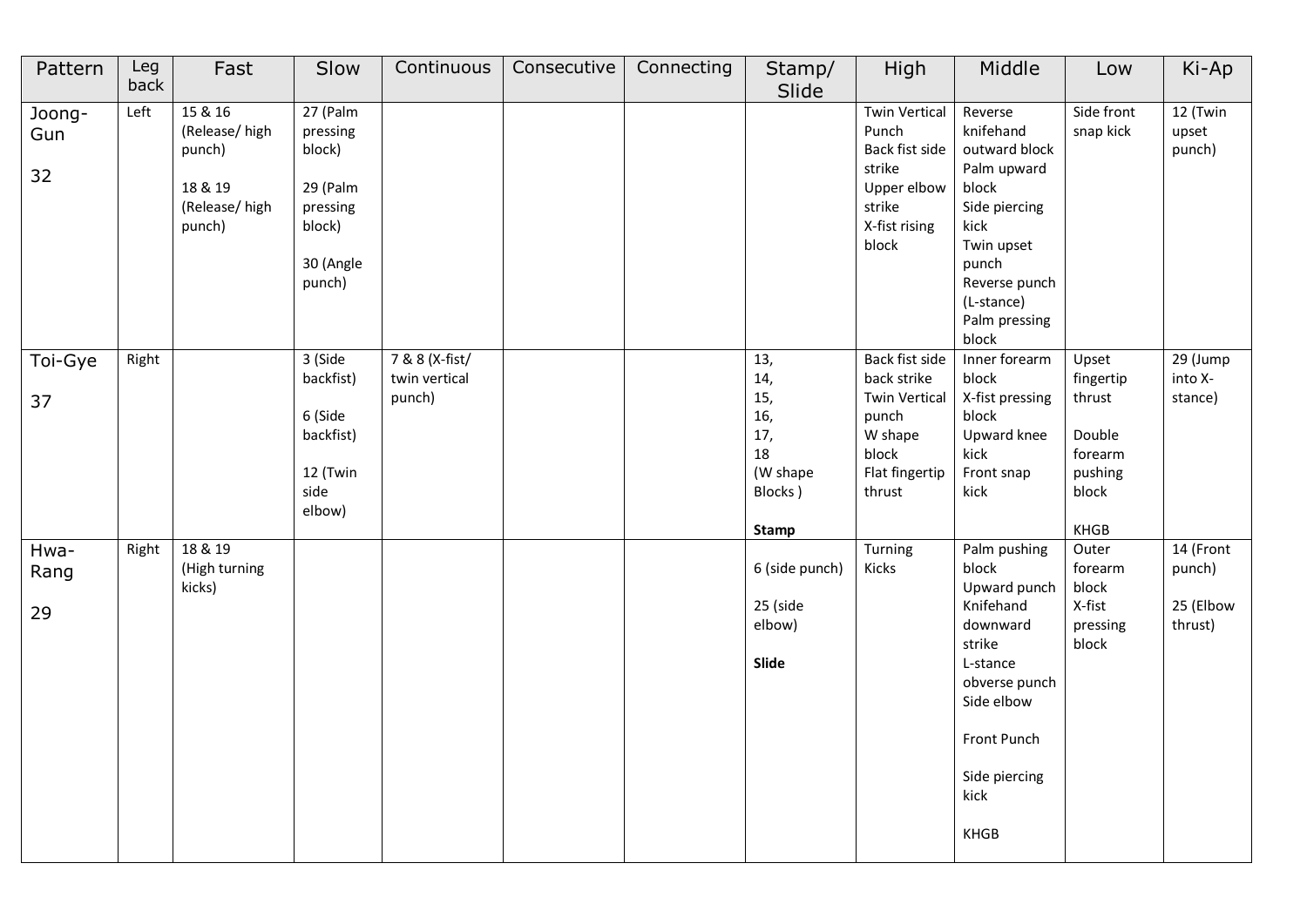| Pattern              | Leg<br>back | Fast                                                               | Slow                                                                                                                                                    | Continuous | Consecutive                                                                          | Connecting | Stamp/<br>Slide                                                                                                                                                                    | High                                                                                                                                                                                  | Middle                                                                                                                                                                                                                                                | Low                                                                                  | Ki-Ap                                                          |
|----------------------|-------------|--------------------------------------------------------------------|---------------------------------------------------------------------------------------------------------------------------------------------------------|------------|--------------------------------------------------------------------------------------|------------|------------------------------------------------------------------------------------------------------------------------------------------------------------------------------------|---------------------------------------------------------------------------------------------------------------------------------------------------------------------------------------|-------------------------------------------------------------------------------------------------------------------------------------------------------------------------------------------------------------------------------------------------------|--------------------------------------------------------------------------------------|----------------------------------------------------------------|
| Choong-<br>Moo<br>30 | Left        | 14 & 15<br>(High turning<br>kick/<br>middle back<br>piercing kick) |                                                                                                                                                         |            |                                                                                      |            |                                                                                                                                                                                    | KH front<br>strike<br>Reverse KH<br>front strike<br>Back fist side<br>strike<br>Flat fingertip<br>thrust<br>Grab<br><b>Turning kick</b><br>(right foot)<br>Double<br>forearm<br>block | <b>KHGB</b><br>Side piercing<br>kick<br><b>Back piercing</b><br>kick<br>Knee upward<br>kick<br>FGB<br>Turning kick<br>(left foot)<br>Forearm front<br>block<br>Straight<br>fingertip<br>thrust<br>X KH checking<br>block<br>Twin palm<br>upward block | L-stance<br>outer<br>forearm<br>block                                                | 9 (Flying<br>side kick,<br>KHGB)<br>19 (360)<br>spin,<br>KHGB) |
| Kwang-<br>Gae<br>39  | Left        |                                                                    | 2 & 3<br>(upset<br>punch)<br>10 & 11<br>(upward<br>palm<br>block)<br>21 & 22<br>(palm<br>pressing<br>block)<br>26 & 30<br>(Flat<br>fingertip<br>thrust) |            | 13 & 14<br>(pressing<br>kick/ side kick)<br>17 & 18<br>(pressing<br>Kick/ side kick) |            | 23(SS)<br>backfist)<br>27(SS)<br>backfist)<br>31 (Twin<br>vertical<br>punch)<br>32 (Twin upset<br>punch)<br>36 (Twin upset<br>punch)<br><b>Stamp</b><br>5 & 7 low<br>KHGB<br>Slide | <b>KHGB</b><br>Reverse<br>punch<br>Palm<br>hooking<br>block<br>Inward<br>knifehand<br>strike                                                                                          | Upset punch<br>Palm<br>upward block<br>Downward<br>side fist<br>Front snap<br>kick<br>KHGB                                                                                                                                                            | KHGB<br>KH front<br>block<br>Outward<br>pressing kick<br>Forearm<br>reverse<br>block | 23 (SS<br>backfist)<br>27 (SS<br>backfist)                     |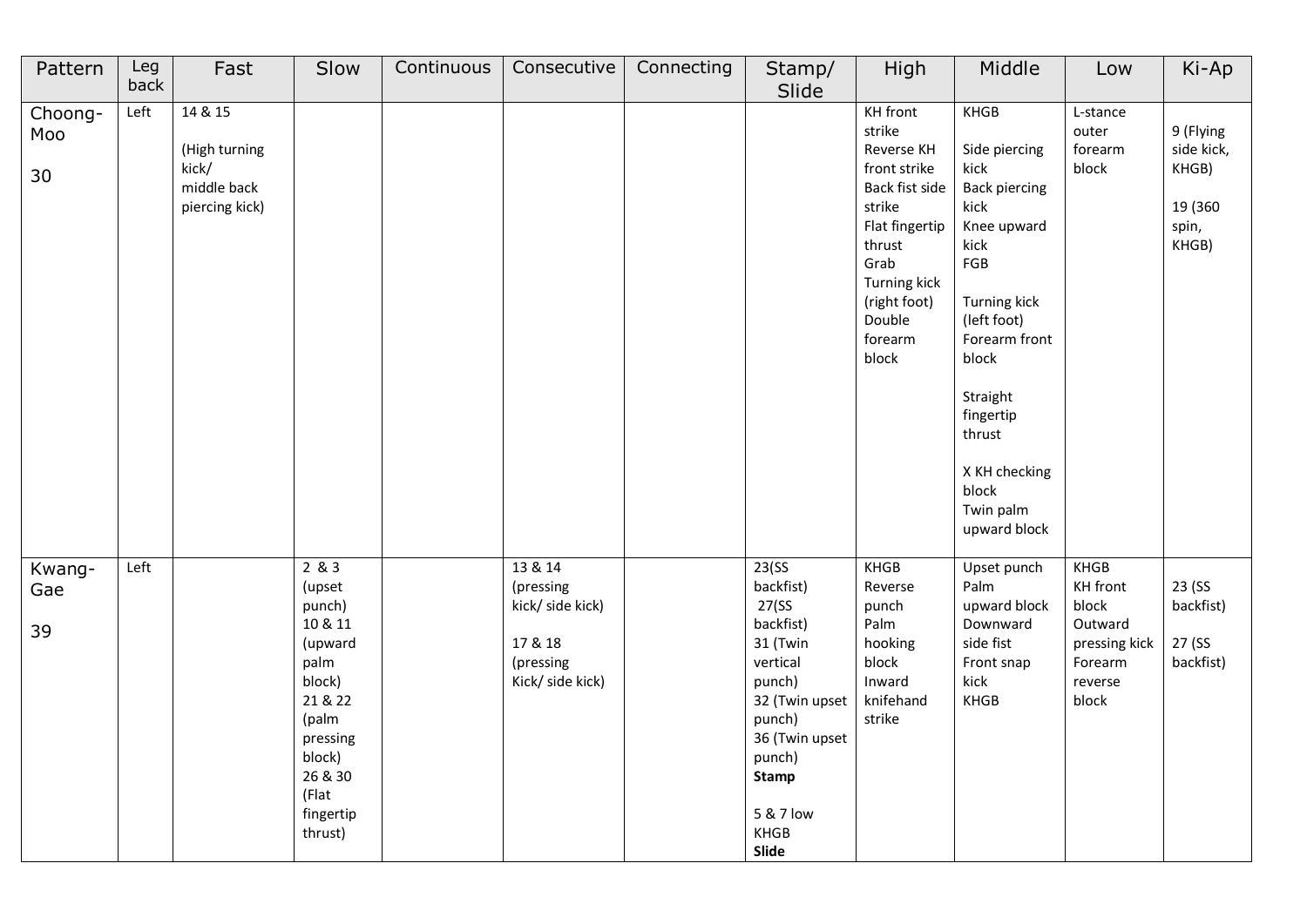| Pattern       | Leg<br>back | Fast                                                                                                                                              | Slow                                                                                           | Continuous                          | Consecutive | Connecting                                                                                       | Stamp/<br>Slide                               | High                                                                                                                                                                            | Middle                                                                                                                                                                                                              | Low                                                                                                  | Ki-Ap                                                         |
|---------------|-------------|---------------------------------------------------------------------------------------------------------------------------------------------------|------------------------------------------------------------------------------------------------|-------------------------------------|-------------|--------------------------------------------------------------------------------------------------|-----------------------------------------------|---------------------------------------------------------------------------------------------------------------------------------------------------------------------------------|---------------------------------------------------------------------------------------------------------------------------------------------------------------------------------------------------------------------|------------------------------------------------------------------------------------------------------|---------------------------------------------------------------|
| Po-Eun<br>36  | Left        | 6 through 12<br>(Pressing block<br>to<br>Horizontal<br>punch)<br>24 through 30<br>(Pressing block<br>to horizontal<br>punch)                      | 15<br>(Twin<br>Elbow<br>horizontal<br>thrust)<br>33<br>(Twin<br>Elbow<br>horizontal<br>thrust) |                                     |             |                                                                                                  |                                               |                                                                                                                                                                                 | FGB<br>KH side strike<br>Angle punch<br>Inner forearm<br>side front<br>block<br>Inner forearm<br>wedging block<br>Back elbow<br>thrust<br>Middle punch<br>Horizontal<br>punch                                       | Pressing kick<br>Forefist<br>pressing<br>block<br>Outer<br>forearm<br>front block<br>Reverse<br>KHGB | 12 (Hori-<br>zontal<br>punch<br>30 (Hori-<br>zontal<br>punch) |
| Ge-Baek<br>44 | Right       | 3 & 4<br>(Front punches)<br>22 & 23<br>(Middle turning<br>kick/ flying side<br>piercing<br>kick)<br>37 & 38<br>(Low reverse<br>KHGB/<br>low KHGB) |                                                                                                | 5&6<br>(Rising block/<br>low block) |             | 9 & 10<br>(Scooping<br>block/ middle<br>punch)<br>29 & 30<br>(Scooping<br>Block/middle<br>Punch) | 39 & 40<br>(W-shape<br>block)<br><b>Stamp</b> | Double arc-<br>hand block<br><b>Back fist</b><br>front strike<br>Double<br>forearm<br>block<br>Flat fingertip<br>thrust<br>Twin vertical<br>punch<br>Reverse KH<br>front strike | Scooping<br>block<br>X KH checking<br>block<br>Front punch<br>Side piercing<br>kick (16)<br>FGB<br><b>Turning kick</b><br>(22)<br>Upset punch<br>Right front<br>elbow strike<br>Turning kick<br>(33)<br>Upset punch | Twisting<br>Kick<br>KHGB<br>Reverse<br>KHGB<br>Side front<br>snap kick<br>KH block                   | 19<br>(KHGB)<br>28<br>(Jump<br>Into X-<br>stance)             |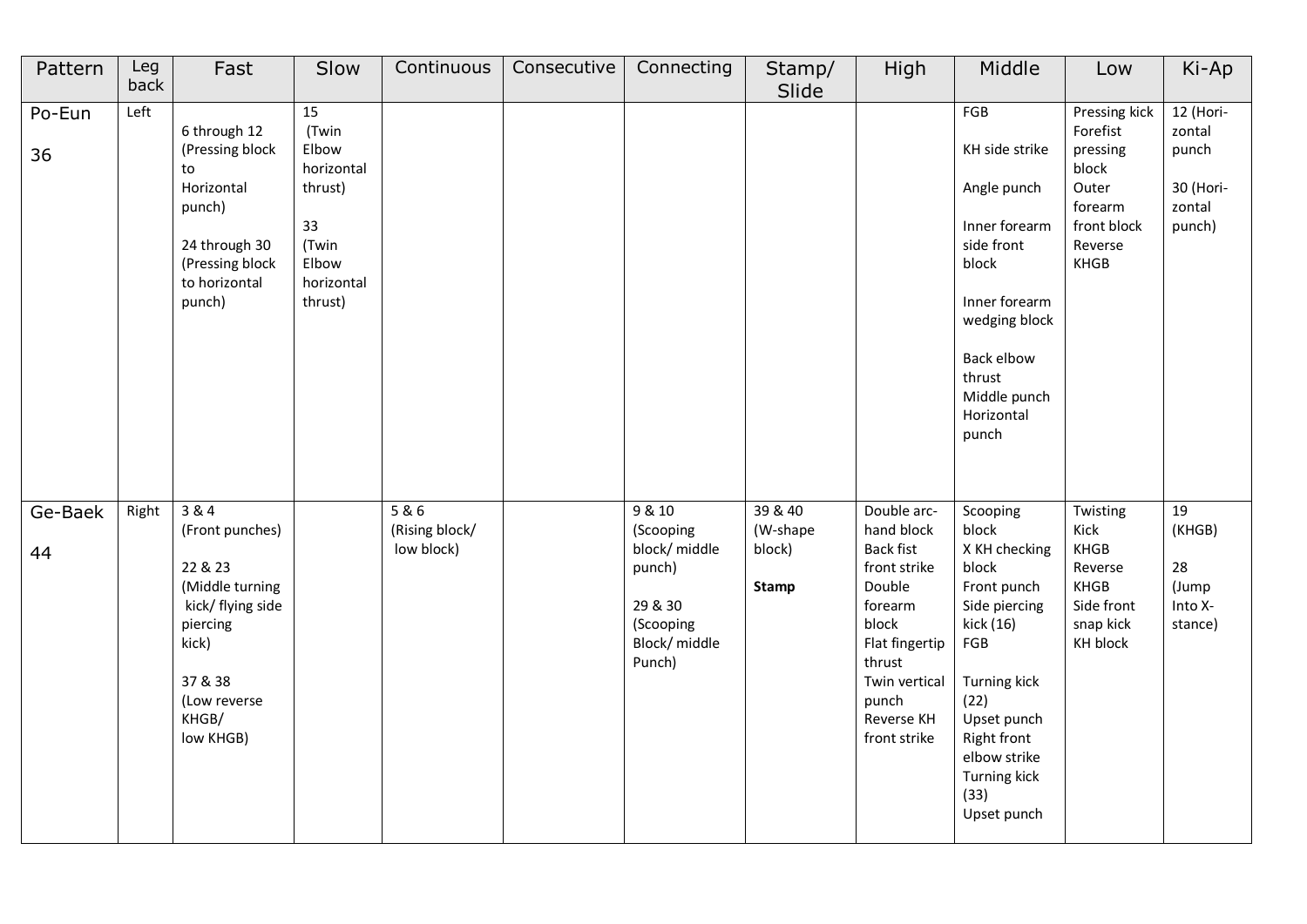| Pattern      | Leg<br>back | Fast | Slow                                                 | Continuous                                                                                                               | Consecutive | Connecting | Stamp/<br>Slide                                                     | High                                                                                                                                                                                             | Middle                                                                                                                                                                                                                                                                       | Low                                                                                                                                    | Ki-Ap |
|--------------|-------------|------|------------------------------------------------------|--------------------------------------------------------------------------------------------------------------------------|-------------|------------|---------------------------------------------------------------------|--------------------------------------------------------------------------------------------------------------------------------------------------------------------------------------------------|------------------------------------------------------------------------------------------------------------------------------------------------------------------------------------------------------------------------------------------------------------------------------|----------------------------------------------------------------------------------------------------------------------------------------|-------|
| Eui-Am<br>45 | Right       |      | 13<br>(Turning<br>punch)<br>26<br>(Turning<br>punch) | 5&6<br>(X-fist<br>downward<br>block/<br>KH rising block)<br>18 & 19<br>(X-fist<br>downward<br>block/<br>KH rising block) |             |            | 10 (SS middle<br>KH strike)<br>23 (SS middle<br>KH strike)<br>Stamp | Outer<br>forearm<br>reverse<br>side block<br>(2, 15)<br>KH reverse<br>rising block<br>(6, 19)<br>Back fist side<br>strike<br>(7, 20)<br>Reverse TK<br>(37 & 39)<br>Crescent<br>punch<br>(12, 25) | Reverse TK (9,<br>22)<br>Side piercing<br>kick-<br>Pull hands<br>back (11, 24)<br>X-fist<br>downward<br>block (5, 18)<br>Turning punch<br>(13, 26)<br>KH wedging<br>block (27, 32)<br>Reverse KH<br>circular block<br>(28, 33)<br>FGB<br>Alternate<br>palm block<br>(29, 34) | Inward KH<br>block<br>(1, 14)<br>KH outward<br>block<br>(41, 43)<br>Reverse KH<br>inward block<br>(31, 36)<br>Twisting kick<br>(4, 17) | N/A   |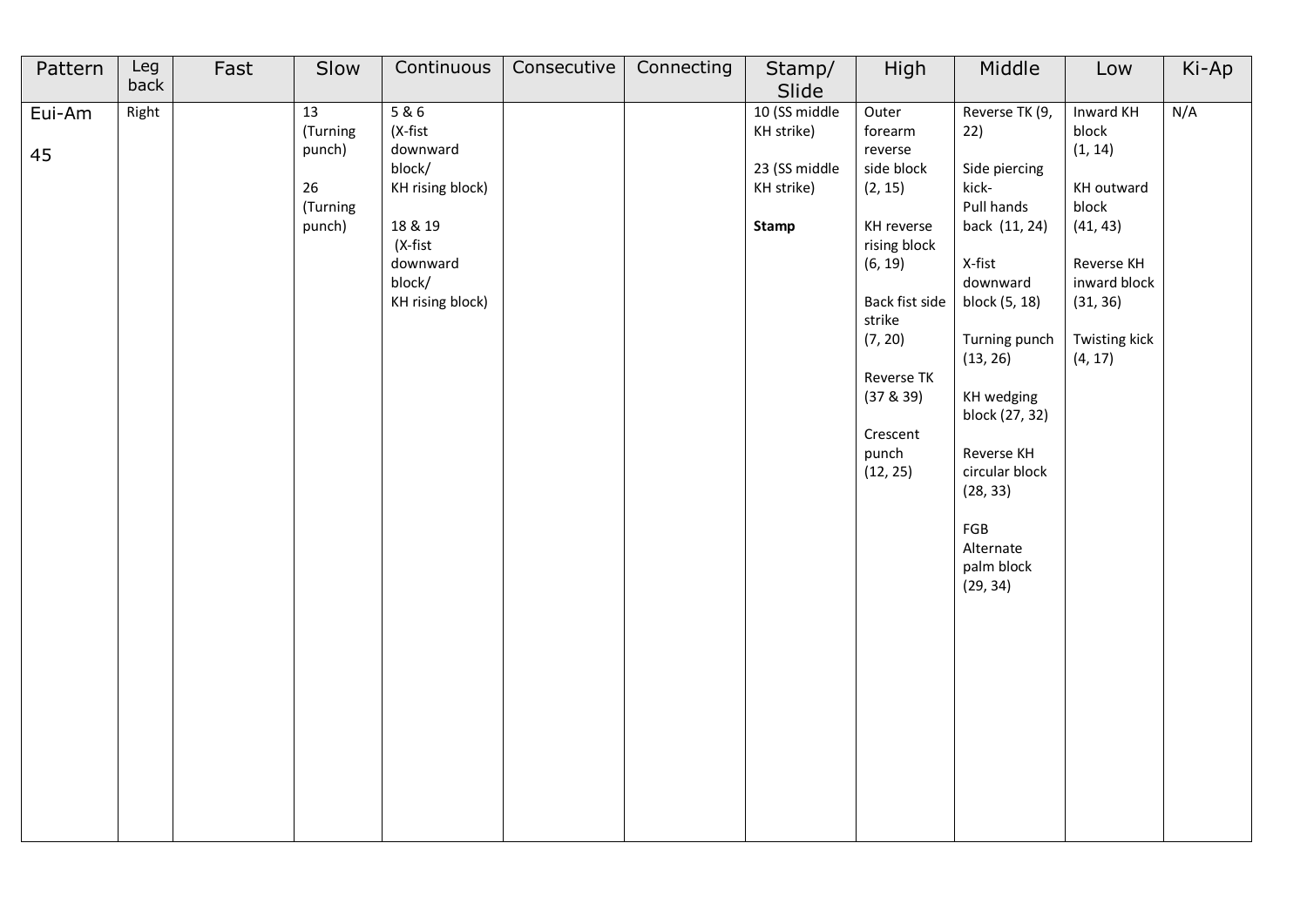| Pattern | Leg  | Fast            | Slow      | Continuous | Consecutive | Connecting | Stamp/         | High                                                                                       | Middle           | Low                    | Ki-Ap |
|---------|------|-----------------|-----------|------------|-------------|------------|----------------|--------------------------------------------------------------------------------------------|------------------|------------------------|-------|
|         | back |                 |           |            |             |            | Slide          |                                                                                            |                  |                        |       |
| Choong- | Left | 46 & 47 (Middle | 3 (Angle  |            |             |            | 9 (Forearm     | Side front                                                                                 | Angle punch      | Front snap             | N/A   |
| Jang    |      | punches)        | punch)    |            |             |            | Guarding       | block $(1, 2)$                                                                             | (3)              | kick hold              |       |
|         |      |                 |           |            |             |            | Block)         | Double                                                                                     |                  | guard $(10)$           |       |
| 52      |      |                 | 28 (Right |            |             |            |                | finger                                                                                     | Side elbow       |                        |       |
|         |      |                 | back      |            |             |            | 21 (Right side | thrust $(4, 5)$                                                                            | thrust (14)      | Front snap             |       |
|         |      |                 | elbow)    |            |             |            | elbow)         |                                                                                            |                  | knee kick              |       |
|         |      |                 |           |            |             |            |                | Backfist                                                                                   | FGB (15)         | (19)                   |       |
|         |      |                 |           |            |             |            | Slide          | front strike                                                                               |                  |                        |       |
|         |      |                 |           |            |             |            |                | (6)                                                                                        | Scooping         | Twin palm              |       |
|         |      |                 |           |            |             |            | 29 (Left       | Flat fingertip                                                                             | block (16)       | pressing<br>block (24) |       |
|         |      |                 |           |            |             |            | backhand)      | Thrust $(11)$                                                                              | KH outward       |                        |       |
|         |      |                 |           |            |             |            | 31 (Right      |                                                                                            | strike (17)      | Front snap             |       |
|         |      |                 |           |            |             |            | backhand)      | TK on                                                                                      |                  | kick palm              |       |
|         |      |                 |           |            |             |            |                | ground (12)                                                                                | X-fist pressing  | on left                |       |
|         |      |                 |           |            |             |            | 33             |                                                                                            | block (18)       | backhand               |       |
|         |      |                 |           |            |             |            | (KH strike)    | Punch on                                                                                   |                  | (27)                   |       |
|         |      |                 |           |            |             |            |                | ground (13)                                                                                | Right side       |                        |       |
|         |      |                 |           |            |             |            | 35             |                                                                                            | elbow thrust     | Reverse                |       |
|         |      |                 |           |            |             |            | (KH strike)    | Outer                                                                                      | (21)             | <b>KHGB (37,</b>       |       |
|         |      |                 |           |            |             |            |                | forearm                                                                                    |                  | 39)                    |       |
|         |      |                 |           |            |             |            | Stamp          | front block,                                                                               | Side piercing    |                        |       |
|         |      |                 |           |            |             |            |                | side                                                                                       | kick pulling     | KH block               |       |
|         |      |                 |           |            |             |            |                | backfist(25)                                                                               | hands (23)       | (49, 51)               |       |
|         |      |                 |           |            |             |            |                |                                                                                            |                  |                        |       |
|         |      |                 |           |            |             |            |                | Flat fingertip                                                                             | <b>Back hand</b> |                        |       |
|         |      |                 |           |            |             |            |                | thrust (26)                                                                                | strike (29, 31)  |                        |       |
|         |      |                 |           |            |             |            |                |                                                                                            |                  |                        |       |
|         |      |                 |           |            |             |            |                | Side front                                                                                 | Outward KH       |                        |       |
|         |      |                 |           |            |             |            |                | strike (34,                                                                                | strike (33, 35)  |                        |       |
|         |      |                 |           |            |             |            |                | 36)                                                                                        |                  |                        |       |
|         |      |                 |           |            |             |            |                |                                                                                            | Front snap       |                        |       |
|         |      |                 |           |            |             |            |                |                                                                                            |                  |                        |       |
|         |      |                 |           |            |             |            |                |                                                                                            |                  |                        |       |
|         |      |                 |           |            |             |            |                |                                                                                            |                  |                        |       |
|         |      |                 |           |            |             |            |                |                                                                                            |                  |                        |       |
|         |      |                 |           |            |             |            |                |                                                                                            |                  |                        |       |
|         |      |                 |           |            |             |            |                |                                                                                            |                  |                        |       |
|         |      |                 |           |            |             |            |                |                                                                                            |                  |                        |       |
|         |      |                 |           |            |             |            |                | Arc-hand<br>strike (42,<br>44)<br>Crescent<br>punch (48)<br>Open fist<br>punch<br>(50, 52) | kick (43, 45)    |                        |       |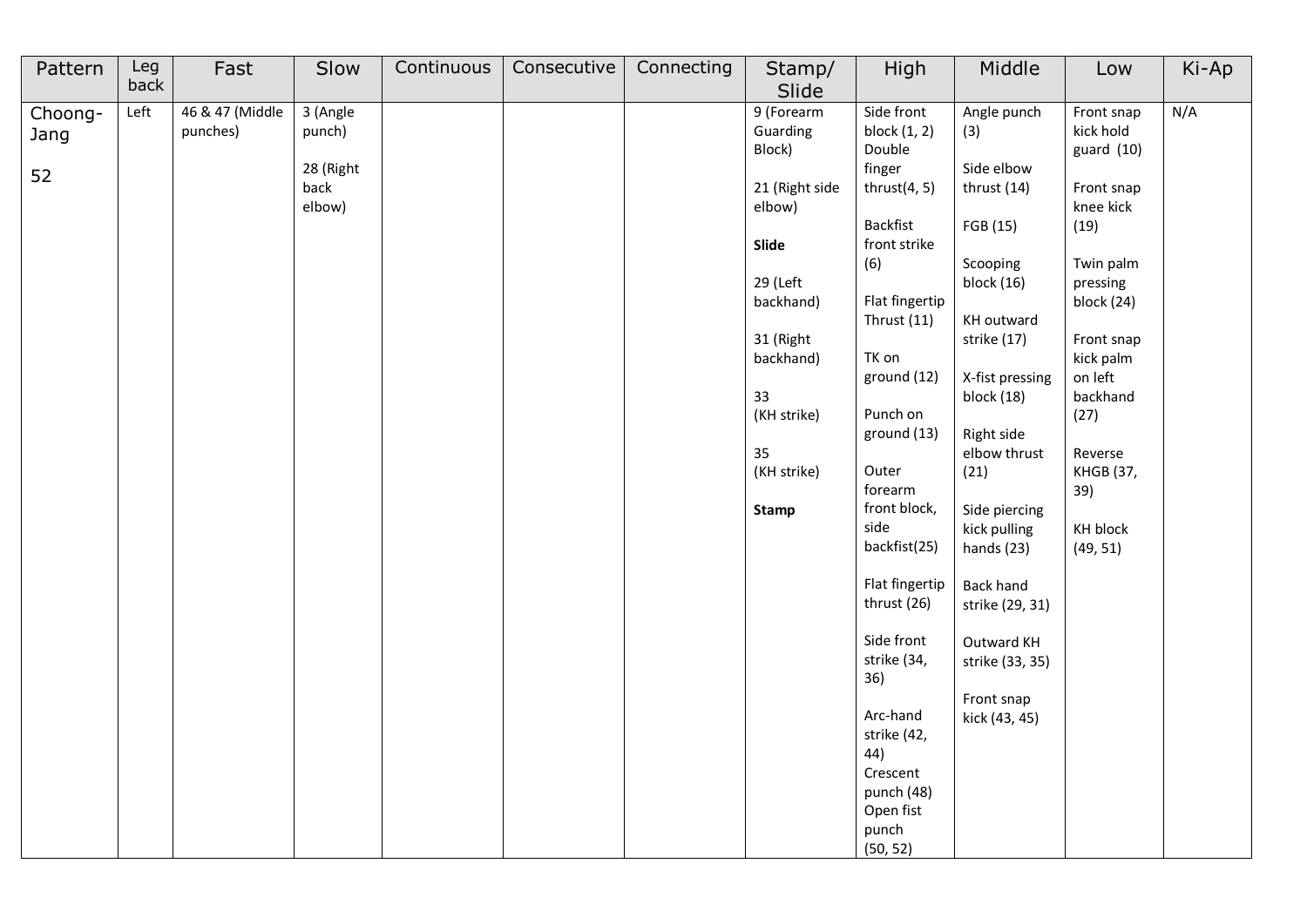| Pattern                         | Leg<br>back | Fast | Slow                                                                                                                                             | Continuous | Consecutive                                                                                                                                                                                                                                     | Connecting | Stamp/                                                                                                                                                                                                                                             | High                                                                                                                                                                                                                                                                                                                                               | Middle                                                                                                                                                                                                                                                                                                                                         | Low                                      | Ki-Ap |
|---------------------------------|-------------|------|--------------------------------------------------------------------------------------------------------------------------------------------------|------------|-------------------------------------------------------------------------------------------------------------------------------------------------------------------------------------------------------------------------------------------------|------------|----------------------------------------------------------------------------------------------------------------------------------------------------------------------------------------------------------------------------------------------------|----------------------------------------------------------------------------------------------------------------------------------------------------------------------------------------------------------------------------------------------------------------------------------------------------------------------------------------------------|------------------------------------------------------------------------------------------------------------------------------------------------------------------------------------------------------------------------------------------------------------------------------------------------------------------------------------------------|------------------------------------------|-------|
| Ko-Dang<br>(Was<br>Juche)<br>45 | Right       |      | 5, 17<br>(Middle<br>side<br>piercing<br>kick, high<br>reverse<br>hook kick)<br>26<br>(Heaven<br>hand)<br>40 (Middle<br>back<br>piercing<br>kick) |            | $\overline{5, 17}$<br>(Middle side<br>piercing kick,<br>high reverse<br>hook kick)<br>7, 19<br>(Middle hook<br>kick, high side<br>piercing kick<br>pulling both<br>fists in front of<br>chest)<br>43<br>(Front punch,<br>upset punch<br>flying) |            | Slide<br>8, 20<br>(Sitting<br>stance, high<br>outward<br>cross-cut)<br>41 (L-stance<br>backfist<br>horizontal<br>strike)<br>Stamp<br>27, 29<br>(Rear-foot<br>stance,<br>downward<br>straight<br>elbow)<br>39 (Right side<br>elbow thrust)<br>Slide | Reverse<br>hook kick (5,<br>17)<br>Side piercing<br>kick (7)<br>Outward<br>cross-cut (8,<br>20)<br>Elbow strike<br>(9, 21)<br>Crescent<br>strike (28,<br>30)<br>Twin KH<br>inward<br>strike (31)<br>Flying two<br>direction<br>kick (37)<br>Twin palm<br>rising block<br>(38)<br>Inward<br>cross-cut<br>(42)<br>Front<br>downward<br>KH strike(44) | Side piercing<br>kick (5, 17)<br>Hooking block<br>(2, 14)<br>Downward<br>backfist strike<br>(6,<br>Hook kick (7)<br>KHGB (11, 23)<br>Straight elbow<br>thrust (27, 29)<br>Downward<br>outer forearm<br>block<br>(33, 35)<br><b>Back piercing</b><br>kick (40)<br>Backfist<br>horizontal<br>strike in<br>L-stance (41)<br>Reverse punch<br>(45) | Front<br>reverse KH<br>block (10,<br>22) | N/A   |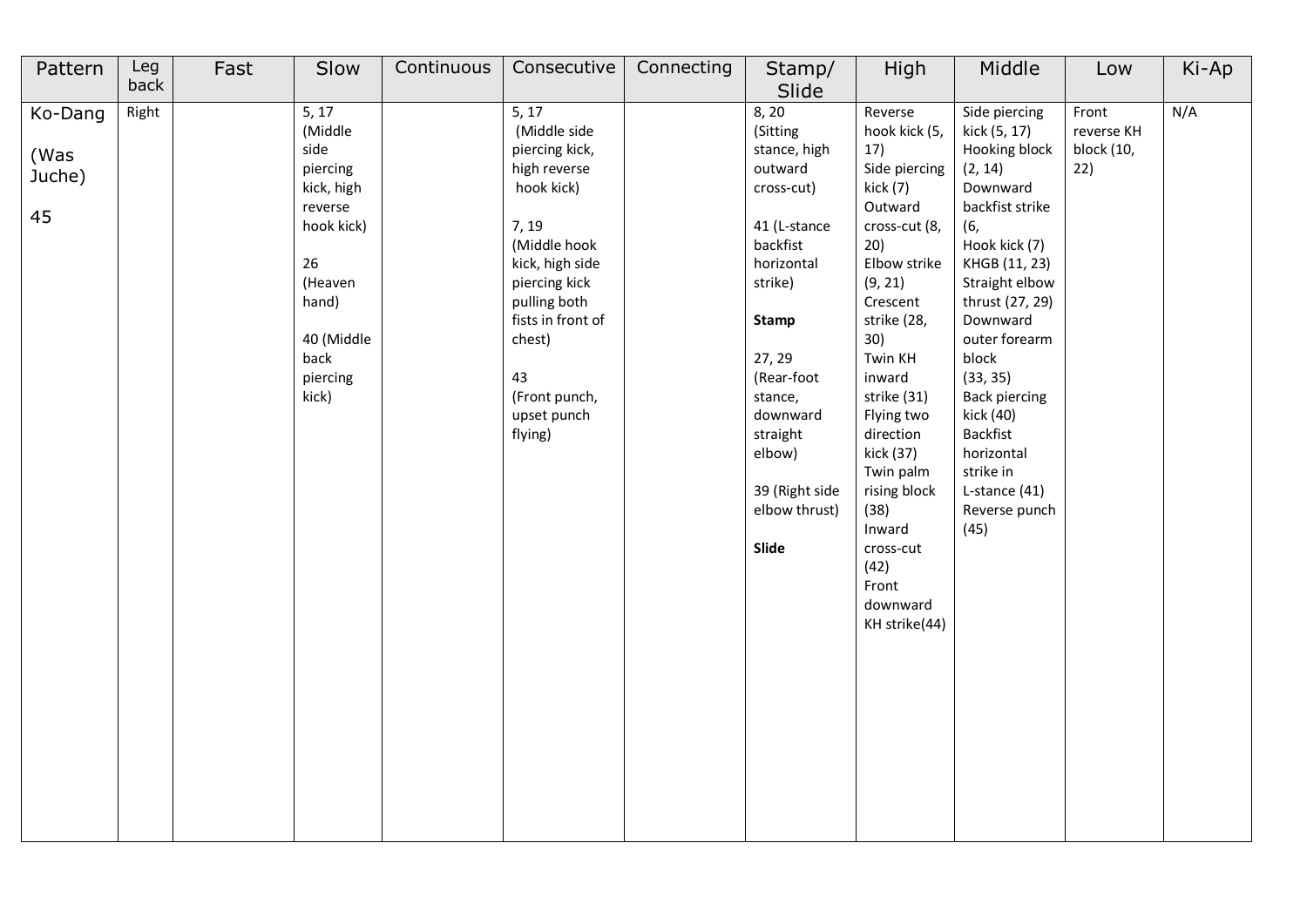| Pattern       | Leg<br>back | Fast                                                                                                                                                                                  | Slow                       | Continuous                                                          | Consecutive                                                                                                                                  | Connecting                                                                                   | Stamp/<br>Slide                                                                                                        | High                                                                                                                                                                                                          | Middle                                                                                                                                                                                                                                                                             | Low                                                                                                                                                                                                                  | Ki-Ap |
|---------------|-------------|---------------------------------------------------------------------------------------------------------------------------------------------------------------------------------------|----------------------------|---------------------------------------------------------------------|----------------------------------------------------------------------------------------------------------------------------------------------|----------------------------------------------------------------------------------------------|------------------------------------------------------------------------------------------------------------------------|---------------------------------------------------------------------------------------------------------------------------------------------------------------------------------------------------------------|------------------------------------------------------------------------------------------------------------------------------------------------------------------------------------------------------------------------------------------------------------------------------------|----------------------------------------------------------------------------------------------------------------------------------------------------------------------------------------------------------------------|-------|
| Sam-Il<br>33  | Left        |                                                                                                                                                                                       |                            | 30 & 31<br>(Middle block,<br>High punch)                            |                                                                                                                                              |                                                                                              | 1 (FGB) sliding<br>22 (W-shape<br>block)<br>27 (Twin upset<br>punch)<br>33 (Twin<br>vertical<br>punch)<br><b>Stamp</b> | Double<br>forearm<br>block (2)<br>Side KH<br>block (3)<br>Outward<br>outer<br>forearm<br>block (8)<br>Double arc-<br>hand block<br>(11)<br>Reverse<br><b>KHGB (14)</b><br>Obverse<br>punch (31)               | FGB sliding (1)<br>Twisting kick<br>(4)<br>Reverse KH<br>wedging block<br>(6, 9)<br>Reverse punch<br>(12)<br><b>KHGB (17)</b><br>Side piercing<br>kick KHGB (18)<br>Side piercing<br>kick FGB (23)<br>Upward palm<br>block (25)<br>Twin upset<br>punch (27)<br>Front block<br>(30) | Upset<br>fingertip<br>thrust (7)<br>Forearm<br>block (8)<br>Double fist<br>punch (10,<br>13)<br><b>KHGB (24)</b><br>Twin palm<br>pressing<br>block (26)<br>Outer<br>forearm<br>block (28)<br>Front snap<br>kick (32) | N/A   |
| Yoo-Sin<br>68 | Right       | 2 & 3 (Angle<br>punches)<br>16, 17, 18, 19<br>(Hooking block,<br>middle punch,<br>hooking block,<br>middle punch)<br>34 & 35<br>$-36 & 37$<br>(Double<br>forearm block,<br>low block) | 45, 48<br>(Angle<br>punch) | 20, 21 & 25, 26<br>(X-fist pressing<br>block, X-KH<br>rising block) | 55, 56<br>(Middle<br>crescent kick,<br>middle side<br>piercing kick)<br>58, 59<br>(Middle<br>crescent kick,<br>middle side<br>piercing kick) | 10 & 11<br>(Scooping block,<br>middle punch)<br>14 & 15<br>(Scooping block,<br>middle punch) | 41 (Twin upset<br>punch)<br>42 (Twin upset<br>punch)<br>51 (Front<br>backfist strike)<br><b>Stamp</b>                  | Outer<br>forearm side<br>block (8, 12)<br>Hooking<br>block (16,<br>18)<br>Double<br>forearm<br>block (34,<br>36)<br>Reverse KH<br>block (39)<br>Twin vertical<br>punch (65,<br>66)<br><b>KHGB (67,</b><br>68) | Hooking block<br>(4, 6)<br>Front punch<br>(5, 7)<br>KHGB (30, 31,<br>32, 33)<br>Inner forearm<br>block<br>(43, 46)<br>Angle punch<br>(45, 48)<br>Crescent kick<br>(55, 58)<br>Side piercing<br>kick (56, 59)                                                                       | Front snap<br>kick keep<br>hands as<br>they were<br>(23, 28)<br>Reverse<br>outer<br>forearm<br>block<br>(35, 37)                                                                                                     | N/A   |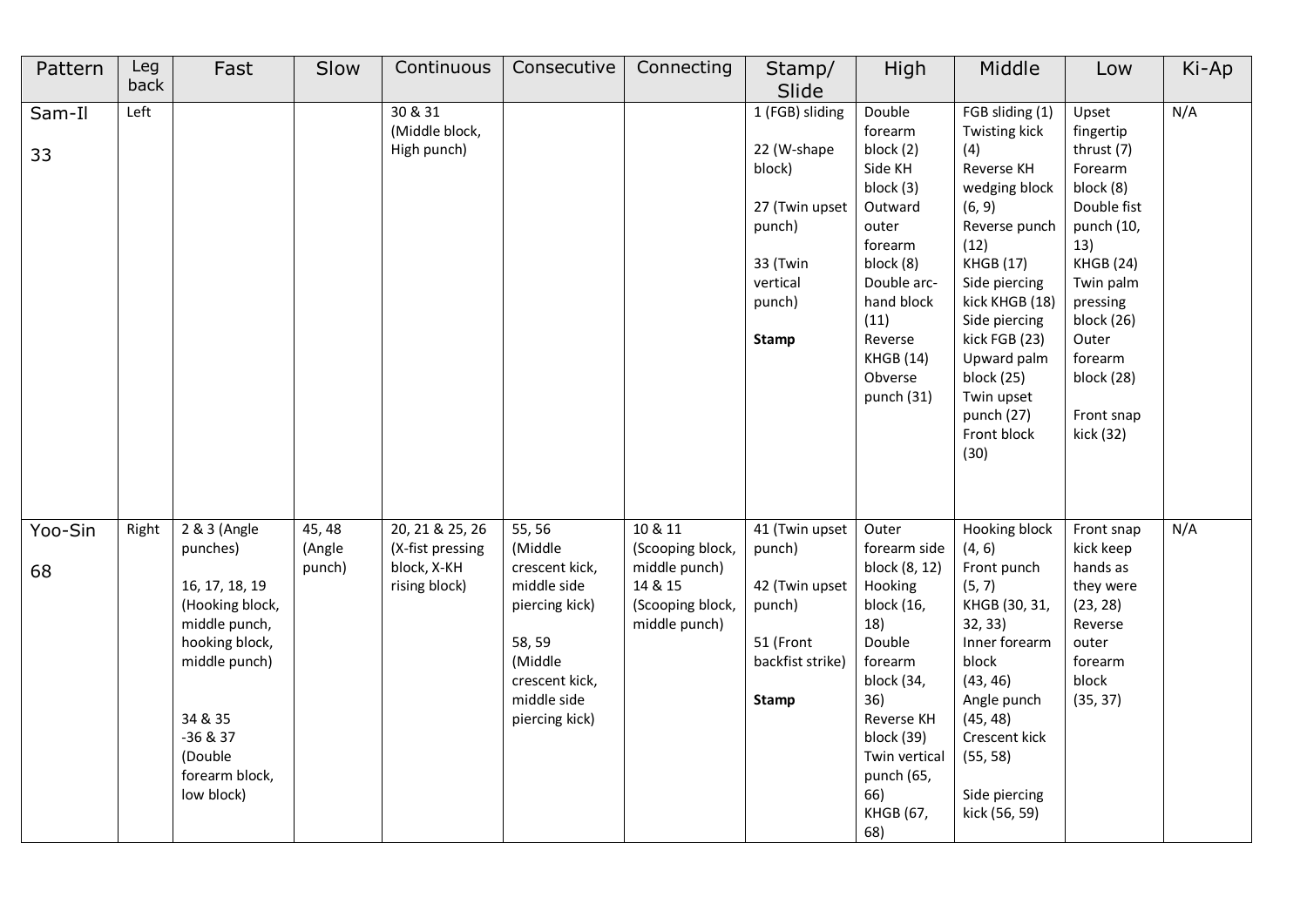| Pattern             | Leg<br>back | Fast                                                        | Slow                                    | Continuous | Consecutive                                                                                                                                      | Connecting | Stamp/<br>Slide                                                                                                                                                                                                                                             | High                                                                                                                                                                                    | Middle                                                                                                                                                                                                                         | Low                                                                             | Ki-Ap |
|---------------------|-------------|-------------------------------------------------------------|-----------------------------------------|------------|--------------------------------------------------------------------------------------------------------------------------------------------------|------------|-------------------------------------------------------------------------------------------------------------------------------------------------------------------------------------------------------------------------------------------------------------|-----------------------------------------------------------------------------------------------------------------------------------------------------------------------------------------|--------------------------------------------------------------------------------------------------------------------------------------------------------------------------------------------------------------------------------|---------------------------------------------------------------------------------|-------|
| Choi-<br>Yong<br>46 | Right       | 21 & 22<br>(Palm pressing<br>block, palm<br>pressing block) |                                         |            | 13, 14<br>(High reverse<br>hook kick,<br>middle side<br>piercing kick)<br>18, 19<br>(High reverse<br>hook kick,<br>middle side<br>piercing kick) |            | 38<br>(Middle<br>outward KH<br>strike)<br>45<br>(Middle<br>outward KH<br>strike)<br><b>Stamp</b><br>46 (Fixed<br>stance, middle<br>punch)<br>Slide                                                                                                          | Middle<br>knuckle fist<br>(2, 4)<br>Reverse<br>hook kick<br>(13, 18)<br>Flat fingertip<br>thrust (30,<br>31)<br>Side backfist<br>strike (36,<br>43)<br>Reverse<br>hook kick<br>(37, 44) | FGB(1, 3)<br>TK (12, 17)<br>Side piercing<br>kick (14, 19)<br>Front snap<br>kick keep<br>hands as they<br>were (24, 27)<br>Hooking block<br>(32, 39)<br>Side piercing<br>kick FGB (35,<br>42)<br>Outward KH<br>strike (38, 45) | KHGB<br>(11, 16)                                                                | N/A   |
| Yon-Gae<br>49       | Right       |                                                             | 2 (High<br>punch)<br>13 (High<br>punch) |            |                                                                                                                                                  |            | 1, 12 (Low<br>RKHGB L-<br>stance)<br>3 (Middle FGB<br>L-stance)<br>Slide<br>39 (High<br>outward KH<br>strike)<br>42 (High<br>outward KH<br>strike)<br><b>Stamp</b><br>47 (Left side<br>elbow L-<br>stance)<br>49 (Right side<br>elbow L-<br>stance<br>Slide | Reverse<br>hooking kick<br>(27, 34)<br>Side piercing<br>kick pulling<br>both hands<br>(28, 35)                                                                                          | Hooking block<br>(10, 21)                                                                                                                                                                                                      | Reverse<br>$\ensuremath{\mathsf{KHGB}}\xspace$<br>circular<br>motion<br>(1, 12) | N/A   |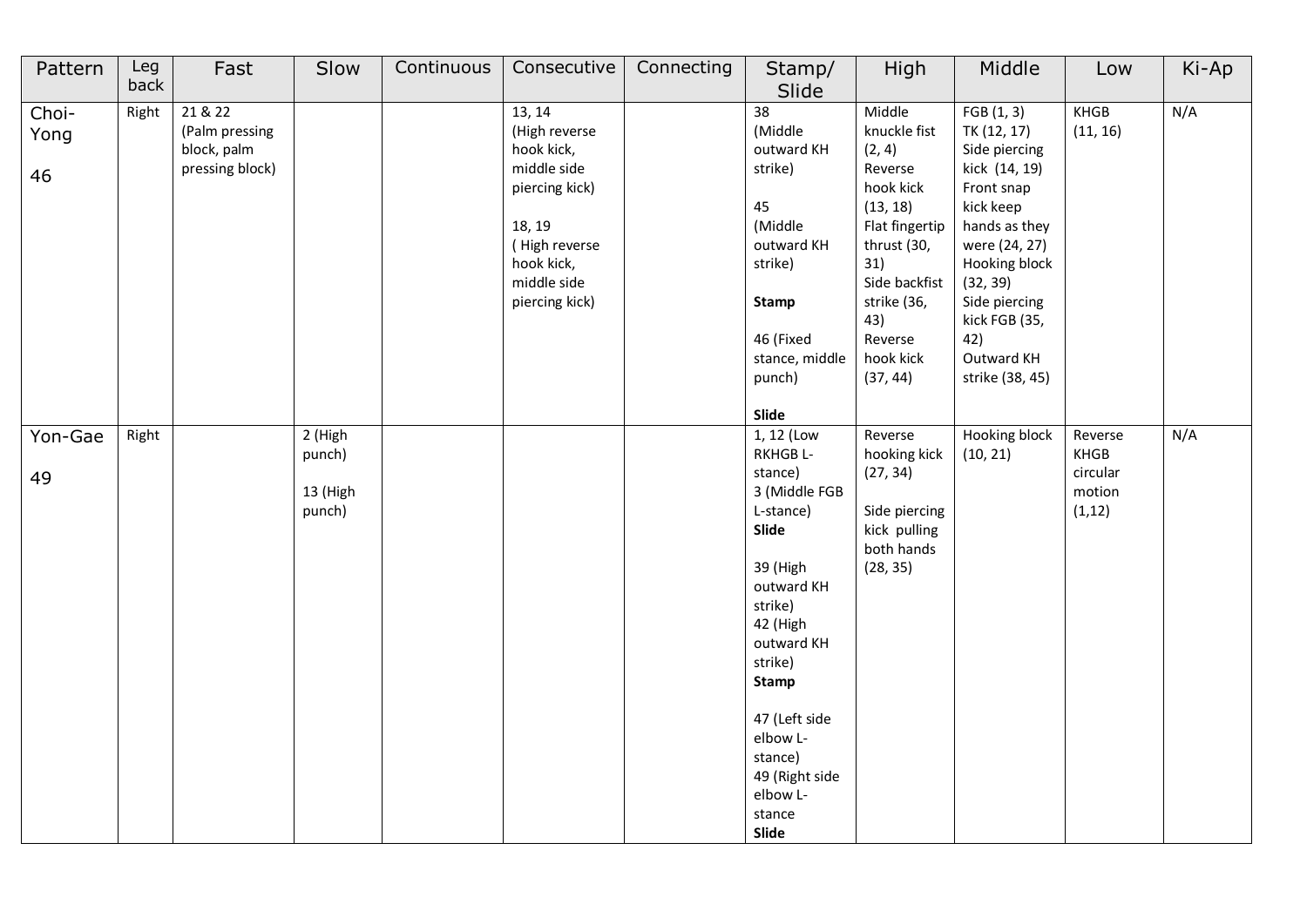| Pattern       | Leg<br>back | Fast                       | Slow | Continuous                                                | Consecutive | Connecting | Stamp/                                                                           | High                                                                                                                                                                                                                                                                                                                          | Middle                                                                                                                                                                                                                                                                                                                                                                                                                                                                                 | Low | Ki-Ap |
|---------------|-------------|----------------------------|------|-----------------------------------------------------------|-------------|------------|----------------------------------------------------------------------------------|-------------------------------------------------------------------------------------------------------------------------------------------------------------------------------------------------------------------------------------------------------------------------------------------------------------------------------|----------------------------------------------------------------------------------------------------------------------------------------------------------------------------------------------------------------------------------------------------------------------------------------------------------------------------------------------------------------------------------------------------------------------------------------------------------------------------------------|-----|-------|
| $UI-Ji$<br>42 | Left        | 11 (Turn into X<br>stance) |      | 2 & 3<br>(X-fist pressing<br>block, X-KH<br>rising block) |             |            | Slide<br>$\overline{33}$<br>(Middle left<br>punch in right<br>L-stance)<br>Slide | Front KH<br>strike, left<br>palm on<br>right elbow<br>joint (4)<br>Front KH<br>strike,<br>bringing left<br>backhand in<br>front of face<br>(15)<br>Backfist side<br>strike, left<br>finger belly<br>to right side<br>fist (20)<br>Right forefist<br>punch (23)<br>Side backfist<br>strike (25)<br>Twin vertical<br>punch (31) | Crescent kick<br>to palm (6)<br>Side piercing<br>kick, maintain<br>twin side<br>elbow (12)<br>Double<br>forearm block<br>(18)<br>Front snap<br>kick maintain<br>forearm rising<br>block (22)<br>Straight<br>fingertip<br>thrust<br>(24)<br>Side front<br>snap kick,<br>forearm<br>wedging block<br>(30)<br>Outward KH<br>block, left<br>palm pushing<br>block (32)<br>Punch (33)<br>FGB (34)<br>Turning kick<br>(35)<br><b>Back piercing</b><br>kick (36)<br>FGB(37)<br>Forefist Punch |     | N/A   |
|               |             |                            |      |                                                           |             |            |                                                                                  |                                                                                                                                                                                                                                                                                                                               | (41, 42)                                                                                                                                                                                                                                                                                                                                                                                                                                                                               |     |       |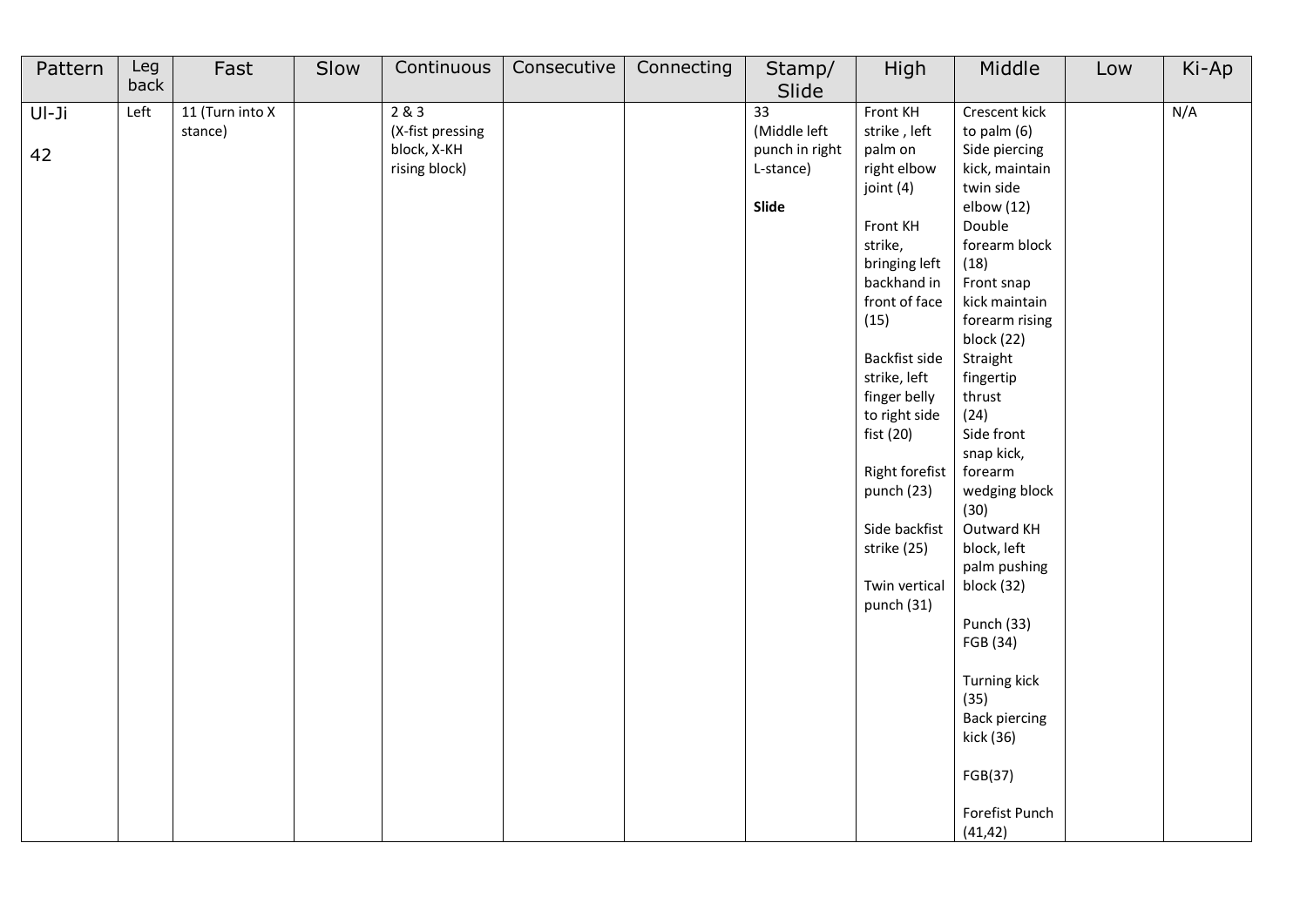| Pattern            | Leg<br>back | Fast | Slow                                                                                                                                                                                                                                                                                                                                                        | Continuous | Consecutive                                                                                                    | Connecting                                                      | Stamp/<br>Slide                                                                                                                                                                                                          | High                                                                                                                                                                                                                                                                                                                                 | Middle                                                                                                                                                                                                                                                                                                                                                                                                          | Low                                                                                                                                                  | Ki-Ap |
|--------------------|-------------|------|-------------------------------------------------------------------------------------------------------------------------------------------------------------------------------------------------------------------------------------------------------------------------------------------------------------------------------------------------------------|------------|----------------------------------------------------------------------------------------------------------------|-----------------------------------------------------------------|--------------------------------------------------------------------------------------------------------------------------------------------------------------------------------------------------------------------------|--------------------------------------------------------------------------------------------------------------------------------------------------------------------------------------------------------------------------------------------------------------------------------------------------------------------------------------|-----------------------------------------------------------------------------------------------------------------------------------------------------------------------------------------------------------------------------------------------------------------------------------------------------------------------------------------------------------------------------------------------------------------|------------------------------------------------------------------------------------------------------------------------------------------------------|-------|
| Moon-<br>Moo<br>61 | Right       |      | 1 (Bending<br>ready<br>stance)<br>2,11 (High<br>side<br>piercing<br>kick)<br>5,14 (High<br>reverse<br>hooking<br>kick)<br>9 (High<br>side left<br>KH block,<br>low right<br>KH side<br>block)<br>10 (Left<br>bending<br>ready<br>stance A)<br>18 (High<br>right KH<br>side block,<br>low left KH<br>side block)<br>20,23<br>(High back<br>piercing<br>kick) |            | 50 (Side<br>checking kick,<br>side thrusting<br>kick)<br>53 (Side<br>checking kick,<br>side thrusting<br>kick) | 28 & 29,<br>37&38<br>(Scooping block,<br>middle punch in<br>SS) | 25 (Left palm<br>downward<br>block, rear<br>foot stance)<br>34 (Right palm<br>downward<br>block, rear<br>foot stance)<br>Slide<br>27 (SS, right<br>side fist strike)<br>36 (SS, left<br>side fist strike<br><b>Stamp</b> | Left side<br>piercing kick<br>(2,3)<br>Reverse<br>hooking<br>kick(5,14)<br>Left KH side<br>block (9)<br>Right side<br>piercing kick<br>(11, 12)<br><b>Right KH</b><br>side<br>block(18)<br>Back<br>piercing<br>kick(20,23)<br>Reverse TK<br>(32, 41)<br>KH side<br>block (33,42)<br>Twisting kick<br>(43, 46)<br>Right punch<br>(61) | Right flat<br>fingertip (4)<br>Right KH side<br>strike (6)<br>Left flat<br>fingertip (13)<br>Left KH side<br>strike(15)<br>Punch (21,24)<br>Side front<br>snap kick,<br>keeping hands<br>as 25 (26)<br><b>Punch (29)</b><br>Side pushing<br>kick (31,40)<br>Side front<br>snap kick,<br>keeping hands<br>as 34 (35)<br>Side thrusting<br>kick (50,53)<br>Outward KH<br>strike (51,54)<br>Punch (55)<br>KHGB(59) | Side block<br>right KH (9)<br>Side block<br>left KH (18)<br>KH side<br>block (30,39)<br>Punch, opp.<br>fist onto<br>opposite<br>shoulder<br>(56, 57) | N/A   |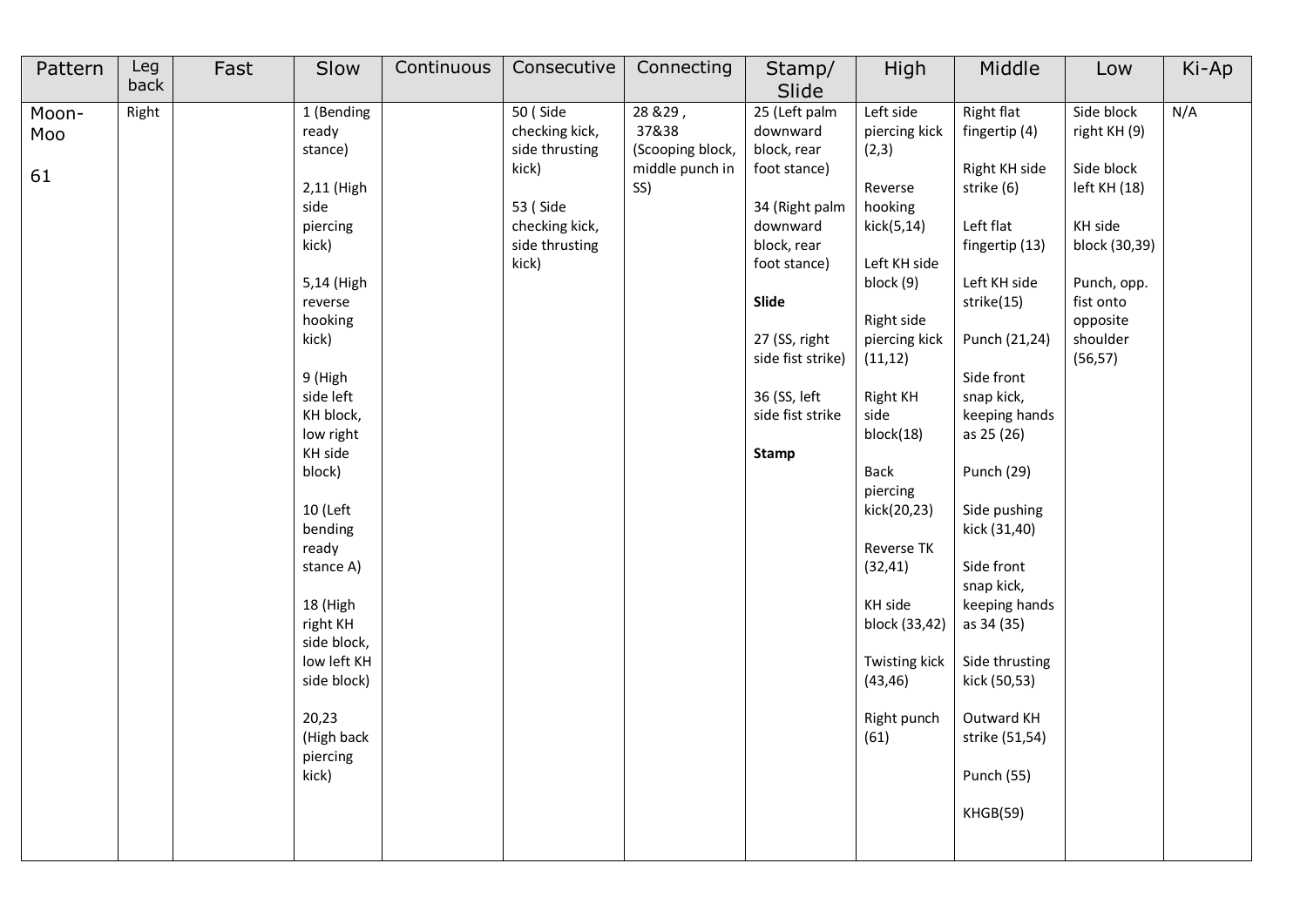| Pattern      | Leg<br>back | Fast                                                                                                                    | Slow | Continuous                                                                                                                                                                                                                                         | Consecutive | Connecting | Stamp/<br>Slide                                                                                                                                                  | High                                                                                                                                                                                                                                                                                                                                                                                        | Middle                                                                                                                                                                                                                                                                                   | Low                                                                                                                                              | Ki-Ap |
|--------------|-------------|-------------------------------------------------------------------------------------------------------------------------|------|----------------------------------------------------------------------------------------------------------------------------------------------------------------------------------------------------------------------------------------------------|-------------|------------|------------------------------------------------------------------------------------------------------------------------------------------------------------------|---------------------------------------------------------------------------------------------------------------------------------------------------------------------------------------------------------------------------------------------------------------------------------------------------------------------------------------------------------------------------------------------|------------------------------------------------------------------------------------------------------------------------------------------------------------------------------------------------------------------------------------------------------------------------------------------|--------------------------------------------------------------------------------------------------------------------------------------------------|-------|
| So-San<br>72 | Right       | 5&6,<br>7&8<br>(Side KH block,<br>middle punch)<br>39 & 40,<br>47 & 48<br>(Left middle<br>punch, right<br>middle punch) |      | 10&11,<br>14&15<br>(High side<br>piercing kick,<br>high turning<br>kick)<br>52 & 53,<br>57 & 58<br>(Low KH block,<br>middle outward<br>forearm block,<br>high punch)<br>71 & 72<br>(Middle KHGB,<br>L-stance, high<br>right forefist<br>punch, WS) |             |            | 1,3 (Middle<br>FGB, rear foot<br>stance)<br>23,25 (Upset<br>punch with<br>middle<br>knuckle,<br>L-stance)<br>60, 66<br>(Scooping<br>block,<br>L-stance)<br>Slide | Side KH<br>block (5,7)<br>Side piercing<br>kick (10,14)<br>TK (11,15)<br>Backfist,<br>supported<br>with<br>fingerbelly<br>(16)<br>Forefist<br>punch<br>(19, 22, 37,<br>45)<br>Front<br>forearm<br>block (30,32)<br>Inward KH<br>strike,<br>opposite fist<br>in front of<br>shoulder<br>(35, 43)<br>Side piercing<br>kick, keeping<br>hands as<br>they were<br>(63, 69)<br><b>Punch (72)</b> | Single vertical<br>punch (2,4)<br>Forefist punch<br>(6, 8)<br><b>KHGB (29)</b><br>Punch (31,33)<br>Double arc-<br>hand block<br>(34, 42)<br>Forefist punch<br>(39, 40, 47, 48,<br>54,58,59,61,<br>64,67,70)<br>FGB (51,56)<br>Outward inner<br>forearm block<br>(52, 57)<br>KHGB (65,71) | Double fist<br>punch<br>(17, 20)<br>Front snap<br>kick, keeping<br>hands as<br>they were<br>(38, 46)<br>KHGB<br>(50, 55)<br>KH block<br>(52, 57) | N/A   |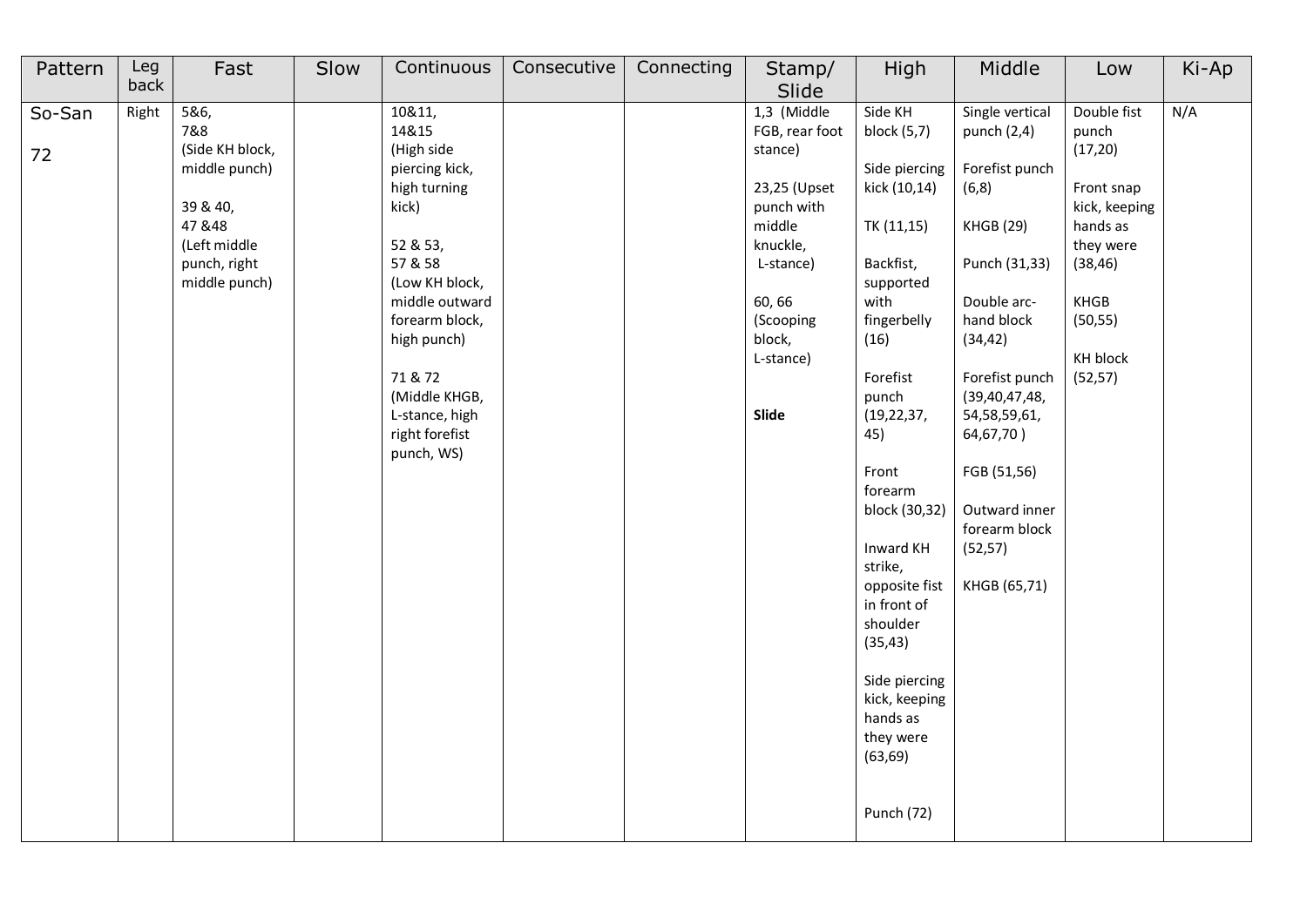| Pattern       | Leg<br>back | Fast | Slow                                                                                            | Continuous | Consecutive | Connecting | Stamp/<br>Slide | High                                                                                                                                                                                                                                                                                                            | Middle                                                                                                                                                                                                         | Low                                                                                  | Ki-Ap |
|---------------|-------------|------|-------------------------------------------------------------------------------------------------|------------|-------------|------------|-----------------|-----------------------------------------------------------------------------------------------------------------------------------------------------------------------------------------------------------------------------------------------------------------------------------------------------------------|----------------------------------------------------------------------------------------------------------------------------------------------------------------------------------------------------------------|--------------------------------------------------------------------------------------|-------|
| Se-Jong<br>24 | Let         |      | 15 (Extend<br>right fist<br>horizontally,<br>SS)<br>20 (Right<br>palm<br>pressing<br>block, WS) |            |             |            |                 | Backfist side<br>strike,<br>fingerbelly<br>to side fist,<br>X-stance (7)<br>Forefist<br>punch, WS<br>(8)<br>FGB, fixed<br>stance (9)<br>Side backfist<br>strike, WS<br>(11)<br>Double<br>forearm<br>block, X-<br>stance (14)<br>Outer<br>forearm<br>block, One-<br>leg stance<br>(19)<br>KHGB,<br>L-stance (23) | Side piercing<br>kick (3)<br>KH strike, SS<br>(5)<br>Straight<br>fingertip<br>thrust (10)<br>Turning kick<br>(13)<br>Double arc-<br>hand block,<br>WS (18)<br>Right forefist<br>punch, right L-<br>stance (24) | Forearm<br>block, WS<br>(1)<br>Outer<br>forearm<br>block, One-<br>leg stance<br>(19) | N/A   |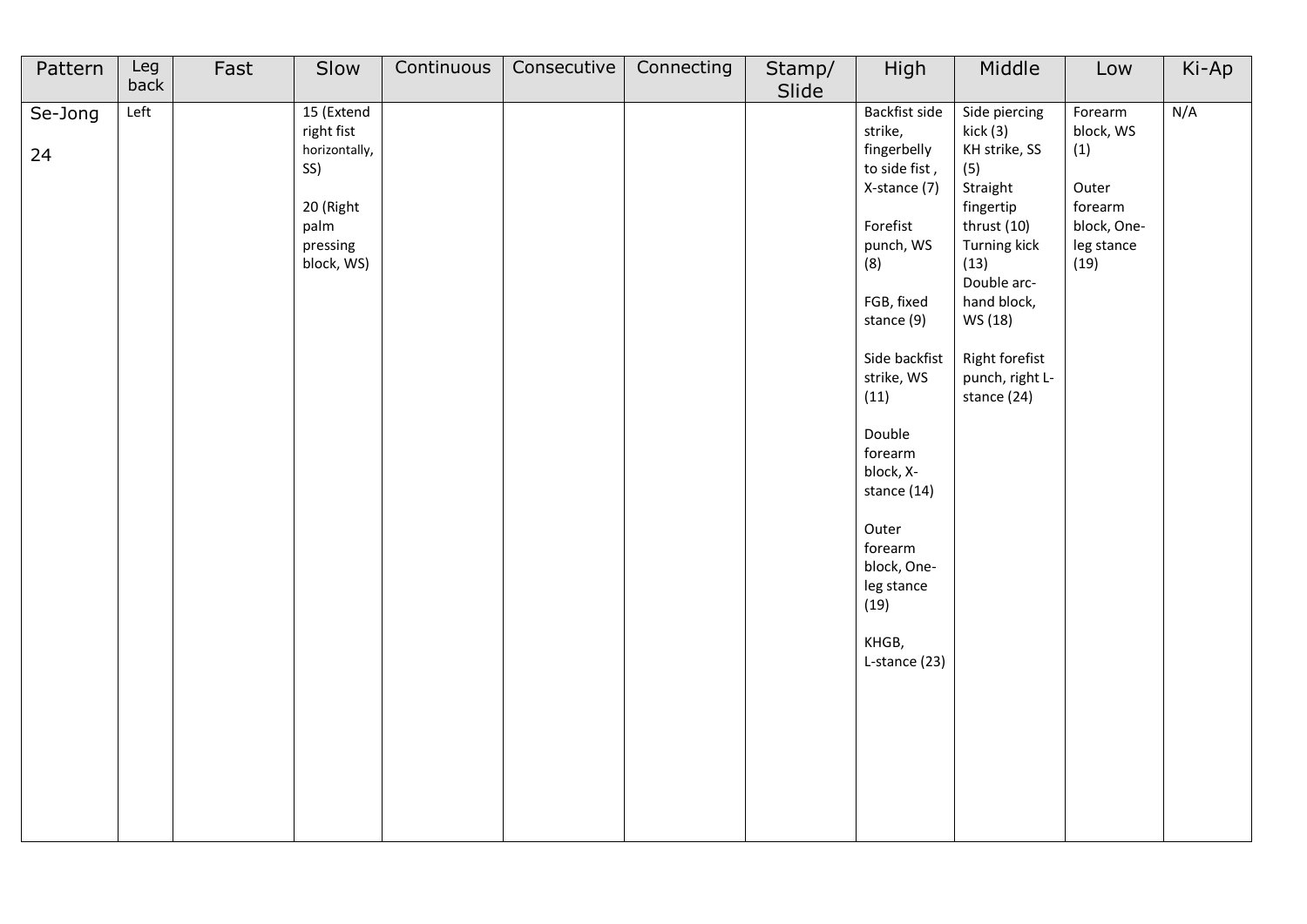| Pattern | Leg<br>back | Fast           | Slow        | Continuous | Consecutive | Connecting | Stamp/           | High           | Middle               | Low           | Ki-Ap |
|---------|-------------|----------------|-------------|------------|-------------|------------|------------------|----------------|----------------------|---------------|-------|
|         |             |                |             |            |             |            | Slide            |                |                      |               |       |
| Tong-Il | Right       | 5 & 6          | 1 (Middle   |            |             |            | 7,9              | Outward        | Twin fist            | Inward palm   | N/A   |
|         |             | (Middle right  | twin fist   |            |             |            | (High outward    | back hand      | punch (1)            | block,        |       |
| 56      |             | punch, left L- | punch,      |            |             |            | back hand        | strike (7,9)   |                      | Opposite fist |       |
|         |             | stance, middle | WS)         |            |             |            | strike, L-       |                | Inward block         | to shoulder   |       |
|         |             | left punch     |             |            |             |            | stance)          | Side reverse   | with outer           | (4)           |       |
|         |             | maintaining    | 2 (Twin KH  |            |             |            |                  | KH block       | forearm (3)          |               |       |
|         |             | stance)        | horizontal  |            |             |            | 17, 19           | (12)           |                      | Reverse       |       |
|         |             |                | strike, WS) |            |             |            | (Downward        |                | Forefist             | KHGB,         |       |
|         |             | 20 & 21        |             |            |             |            | backfist strike, | Forefist       | punch, L-            | L-stance      |       |
|         |             | (High forefist | 11 (Twin    |            |             |            | L-stance)        | punch, WS      | stance (5,6)         | (35)          |       |
|         |             | punches, WS)   | palm        |            |             |            |                  | (20, 21)       |                      |               |       |
|         |             |                | horizontal  |            |             |            | 38               |                | Side reverse         | KHGB,         |       |
|         |             |                | block, L-   |            |             |            | (High twin       | Forefist       | KH block (13)        | L-stance      |       |
|         |             |                | stance)     |            |             |            | vertical punch,  | punch, WS      |                      | (36)          |       |
|         |             |                |             |            |             |            | WS)              | (28, 32)       | Forefist             |               |       |
|         |             |                | 12 (High    |            |             |            |                  |                | punch, WS            | Forearm       |       |
|         |             |                | side        |            |             |            | 43 (W shape      | Angle          | (14, 15)             | block (37)    |       |
|         |             |                | reverse KH  |            |             |            | block, SS)       | fingertip      |                      |               |       |
|         |             |                | block, WS)  |            |             |            |                  | thrust         | KH block (37)        |               |       |
|         |             |                |             |            |             |            | <b>Stamp</b>     | (30, 34)       |                      |               |       |
|         |             |                | 13 (Middle  |            |             |            |                  |                | <b>Back piercing</b> |               |       |
|         |             |                | reverse KH  |            |             |            | 29, 33           | <b>Back</b>    | kick, pulling        |               |       |
|         |             |                | side block, |            |             |            | (Upset punch     | piercing kick, | arms in              |               |       |
|         |             |                | WS)         |            |             |            | opposite fist    | pulling arms   | opposite             |               |       |
|         |             |                |             |            |             |            | to shoulder, L-  | in opposite    | direction (40)       |               |       |
|         |             |                |             |            |             |            | stance)          | direction      |                      |               |       |
|         |             |                |             |            |             |            |                  | (46)           | Palm pushing         |               |       |
|         |             |                |             |            |             |            | 42, 44 (W)       |                | block, WS            |               |       |
|         |             |                |             |            |             |            | shape            | Side piercing  | (50, 52)             |               |       |
|         |             |                |             |            |             |            | block,SS)        | kick FAGB,     |                      |               |       |
|         |             |                |             |            |             |            |                  | lower to       | Side forefist        |               |       |
|         |             |                |             |            |             |            | Slide            | form closed    | punch, SS (55)       |               |       |
|         |             |                |             |            |             |            |                  | stance, twin   |                      |               |       |
|         |             |                |             |            |             |            |                  | side elbow     | Forefist             |               |       |
|         |             |                |             |            |             |            |                  | thrust (54)    | reverse              |               |       |
|         |             |                |             |            |             |            |                  |                | punch, WS            |               |       |
|         |             |                |             |            |             |            |                  |                | (56)                 |               |       |
|         |             |                |             |            |             |            |                  |                |                      |               |       |
|         |             |                |             |            |             |            |                  |                |                      |               |       |
|         |             |                |             |            |             |            |                  |                |                      |               |       |